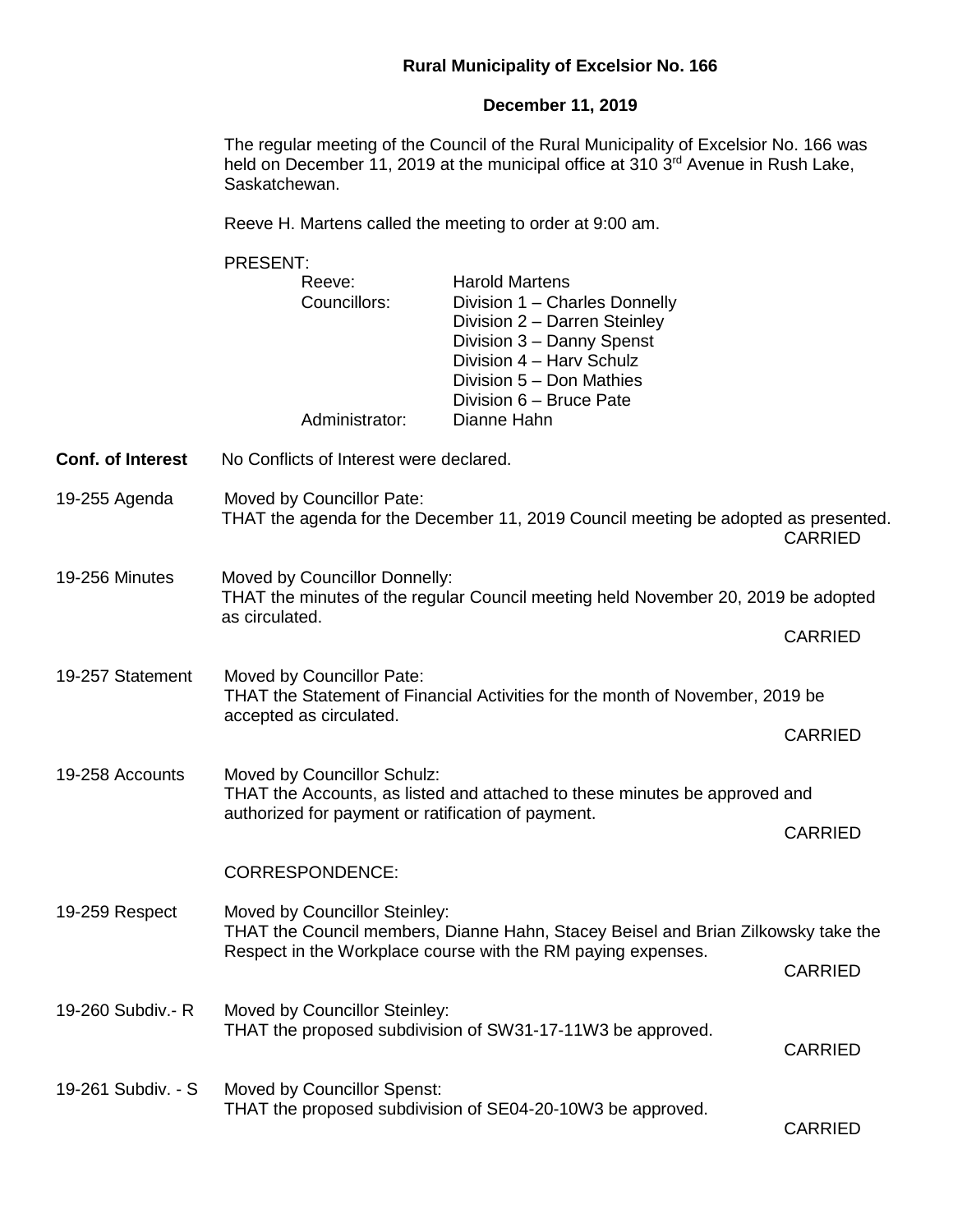| 19-262 Mutual Aid  | Moved by Councillor Steinley:<br>THAT the Mutual Aid Agreement be approved and signed.                                                                                                                                                                                                                                                                 | <b>CARRIED</b> |
|--------------------|--------------------------------------------------------------------------------------------------------------------------------------------------------------------------------------------------------------------------------------------------------------------------------------------------------------------------------------------------------|----------------|
| 19-263 Rescue      | Moved by Councillor Mathies:<br>THAT the agreement with the City of Swift Current to provide rescue services be<br>approved and signed.                                                                                                                                                                                                                |                |
|                    |                                                                                                                                                                                                                                                                                                                                                        | <b>CARRIED</b> |
| 19-264 Correspond. | Moved by Councillor Pate:<br>THAT the correspondence as listed and attached to these minutes be accepted as<br>presented by the Administrator and filed.                                                                                                                                                                                               |                |
|                    |                                                                                                                                                                                                                                                                                                                                                        | <b>CARRIED</b> |
|                    | <b>OLD BUSINESS/ROADWORK:</b>                                                                                                                                                                                                                                                                                                                          |                |
| 19-265 Resignation | Moved by Councillor Schulz:<br>THAT the resignation from Deanna Moore be accepted.                                                                                                                                                                                                                                                                     | <b>CARRIED</b> |
| 19-266 Pasture Mgr | Moved by Councillor Donnelly:<br>THAT the Administrator be directed to send a letter to Conrad Berg, South Pasture<br>Manager, thanking him for his years of service and advising that the RM Council has<br>decided that his services will no longer be required.                                                                                     |                |
|                    |                                                                                                                                                                                                                                                                                                                                                        | <b>CARRIED</b> |
| 19-267 Roadcrew    | Moved by Councillor Spenst:<br>THAT the Administrator be directed to send a letter to James McCoy thanking him for his<br>years of service and advising that the RM Council has decided to reduce their Roadcrew<br>staff by one and because he was the last employee hired, advising that his services will<br>no longer be needed.                   |                |
|                    |                                                                                                                                                                                                                                                                                                                                                        | <b>CARRIED</b> |
|                    | 19-268 Breed. Past. Moved by Councillor Pate:<br>THAT it be confirmed that Scott McLeod and Dale Cannon will go into the South<br>Pasture; and that Jordan Wittman be moved to the North Pasture; and that Garth<br>Ruzicka go into the South Pasture; and that the three alternates be (in order) #1 Kim<br>Klassen, #2 Chuck Ekema, #3 Francis Dyck. |                |
|                    |                                                                                                                                                                                                                                                                                                                                                        | <b>CARRIED</b> |
|                    | DELEGATIONS:                                                                                                                                                                                                                                                                                                                                           |                |
|                    | Tom Healy & Gaetan Mercier, Liberty (Algonquin) Power<br>Brent Klassen, Landfill Supervisor<br>Stacey Beisel, Foreman                                                                                                                                                                                                                                  |                |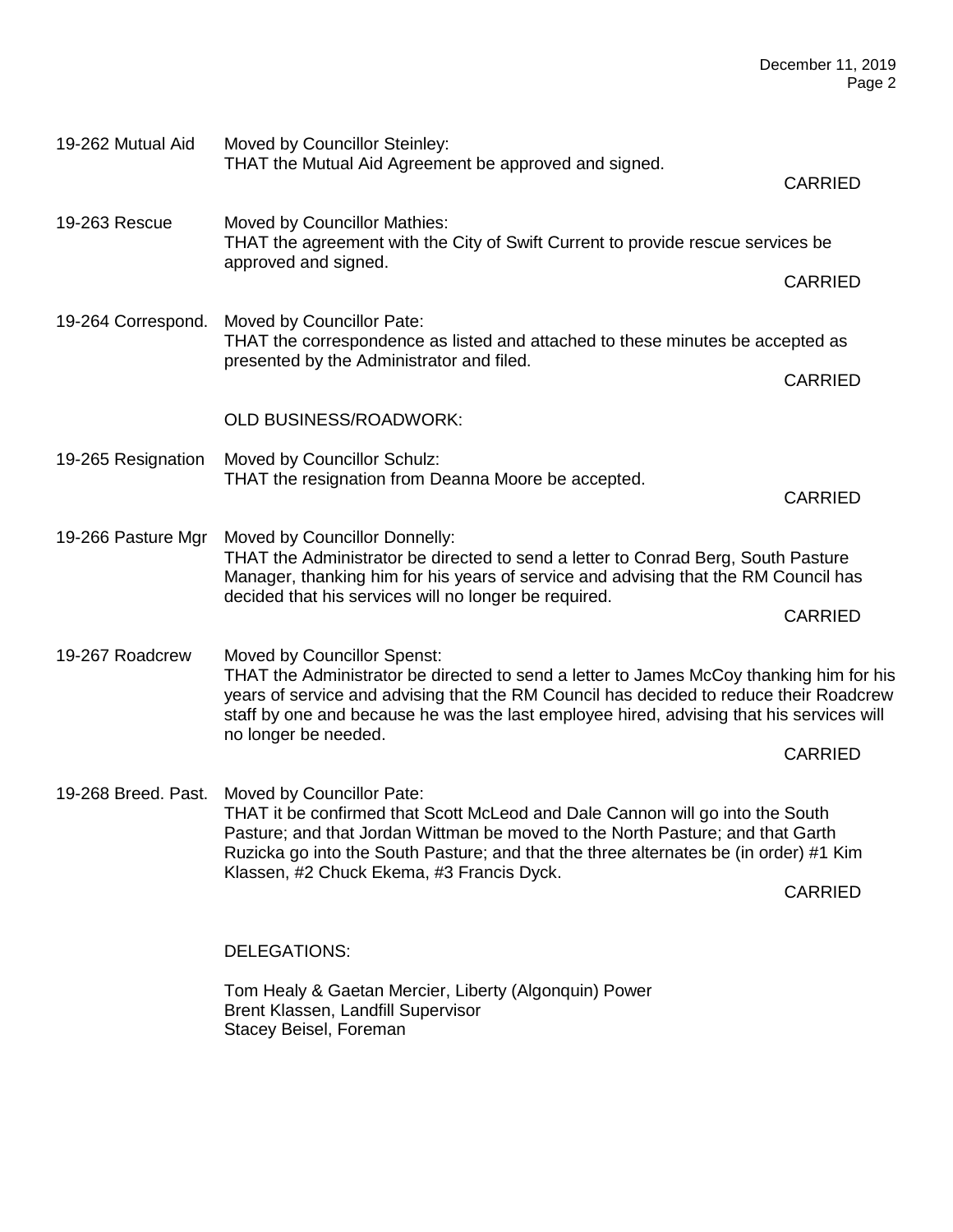|                    | <b>NEW BUSINESS:</b>                                                                                                                                                                                                 |                |
|--------------------|----------------------------------------------------------------------------------------------------------------------------------------------------------------------------------------------------------------------|----------------|
| 19-269 Algonquin   | Moved by Councillor Donnelly:<br>THAT the Reeve be authorized to sign the Community Engagement Checklist for                                                                                                         |                |
|                    | Saskatchewan Wind Development I.                                                                                                                                                                                     | <b>CARRIED</b> |
| 19-270 Cncl Mtg    | Moved by Councillor Mathies:<br>THAT the regular scheduled Council meeting for January be held on Friday, January 10,<br>2020.                                                                                       |                |
|                    |                                                                                                                                                                                                                      | <b>CARRIED</b> |
| 19-271 Gravel Haul | Moved by Councillor Pate:<br>THAT BAD's Trucking Ltd be hired for hauling gravel in spring 2020.                                                                                                                     | <b>CARRIED</b> |
| 19-272 Helmet      | Moved by Councillor Steinley:<br>THAT authorization be given for the purchase of a welding helmet.                                                                                                                   | <b>CARRIED</b> |
| 19-273 Rec Grants  | Moved by Councillor Mathies:<br>THAT we pay municipal Recreation grants as follows:<br>Rush Lake<br>\$4,277.50<br><b>Herbert</b><br>4,277.50<br><b>Main Centre</b><br>890.00<br>Stewart Valley 555.00<br>\$10,000.00 | <b>CARRIED</b> |
| 19-274 Comm Grant  | Moved by Councillor Mathies:                                                                                                                                                                                         |                |
|                    | THAT we allot population for the Sask. Lotteries Community Grant as follows:<br>Herbert<br>629<br><b>Stewart Valley</b><br>177                                                                                       |                |
|                    | 806                                                                                                                                                                                                                  | <b>CARRIED</b> |
| 19-275 Assess.     | Moved by Councillor Donnelly:<br>THAT Dianne Hahn be appointed as the Assessor for 2020.                                                                                                                             | <b>CARRIED</b> |
| 19-276 Dec 24      | Moved by Councillor Mathies:<br>THAT the RM Office be closed on December 24, 2019.                                                                                                                                   | <b>CARRIED</b> |